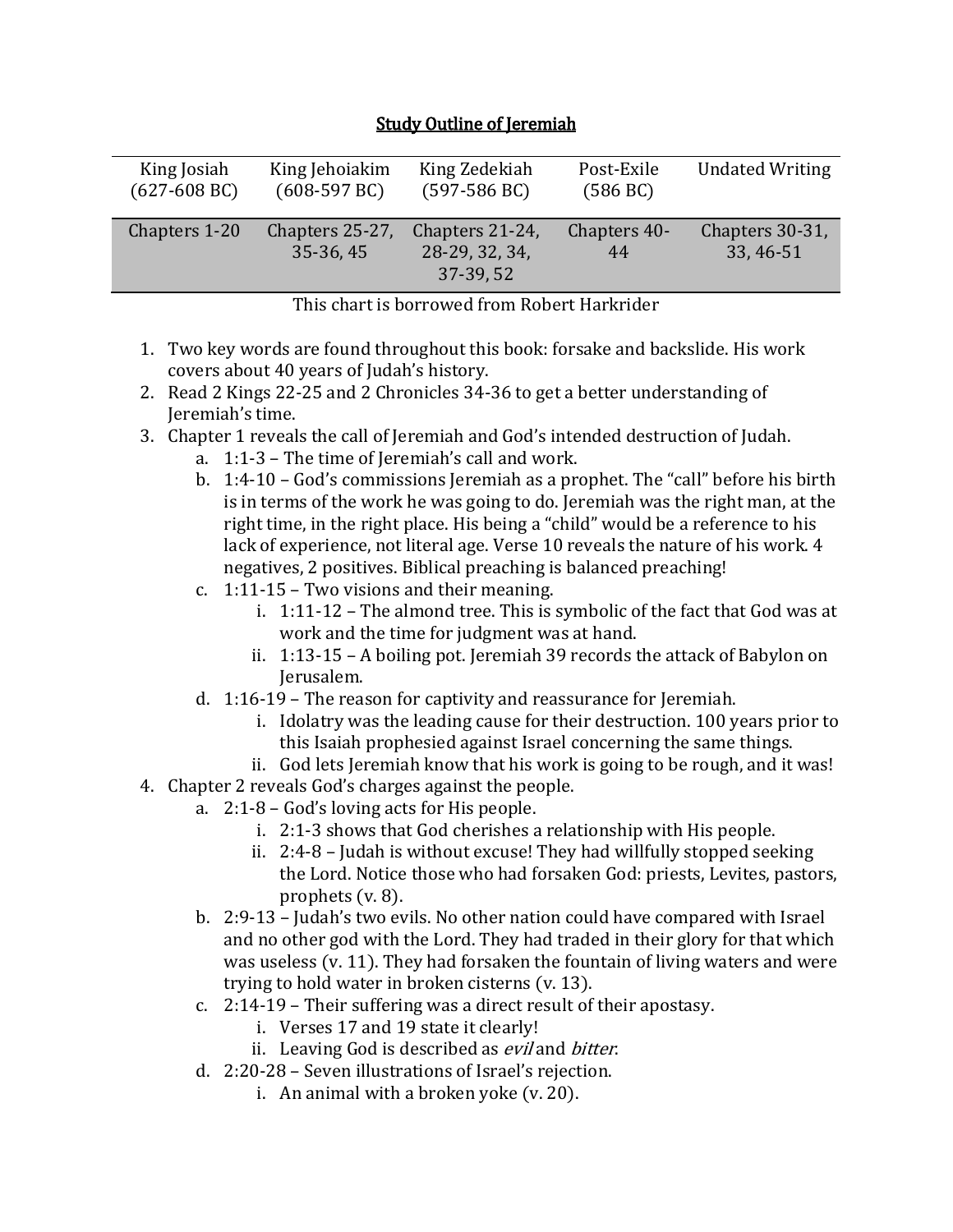- ii. A worthless vineyard (v. 21).
- iii. People stained with sin (v. 22).
- iv. A camel that was skittish and would run away (v. 23).
- v. They ran loose like a wild donkey (v. 24).
- vi. A lustful person chasing after lovers (v. 25).
- vii. Like a thief caught in the act, Judah will be ashamed of her idolatry (v. 26-28).
- e. 2:29-37 A series of "Whys."
	- i. Why would they complain against God when punishment came (v. 29- 32)?
	- ii. Why do you continue in your idolatry (v. 33-35)?
	- iii. Why are you so bent on changing your ways (v. 36-37)?
- 5. 3:1-5 continues with "Why not return to God"?
	- a. 3:6-11 Judah should have learned from her sister, Israel. After then kingdom divided (970-960 BC) Israel lasted only until 722 BC when they were carried away by Assyria. Judah lasted until 586 when they were finally destroyed and deported by Babylon.
	- b. 3:12-25 contains many pleas for God's people to return from their backsliding.
		- i. Verses 12-15 show a great desire on God's part for the people to return. The return to God would not be a national conversion as many claim today (v. 14).
		- ii. Verses 14-15 could be a reference to the church age. The new covenant is a covenant that is based on teaching (Jer. 31:31-34) and where pastors or shepherds lead God's people (1 Pet. 5:1-4).
		- iii. Verses 16-18 reveals three things about this restoration period:
			- 1. They would not seek the ark of the covenant (16).
			- 2. All nations would be gathered to Jerusalem to the throne of the Lord (17).
			- 3. Judah and Israel would walk together as one (v. 18).
		- iv. Verses 19-21 shows that Israel had treacherously (deceitfully, faithlessly) departed from God.
		- v. Verses 22-25 seem to be a discussion between God and the people. This is what God desires His people do, but they were backsliders.
- 6. 4:1-4 "If you repent…"
	- a. True repentance for Israel involved three things:
		- i. Remove all abominations.
		- ii. Make a commitment (swear) to be faithful.
		- iii. Glory in the Lord.
	- b. Biblical repentance involves a reformation of life, and, when necessary, a restitution of things (Luke 19:8).
	- c. The Lord wanted His people to get their hearts right, not just an outward appearance of repentance (v. 3-4).
- 7. 4:5-18 Destruction is coming because they have continually rejected God.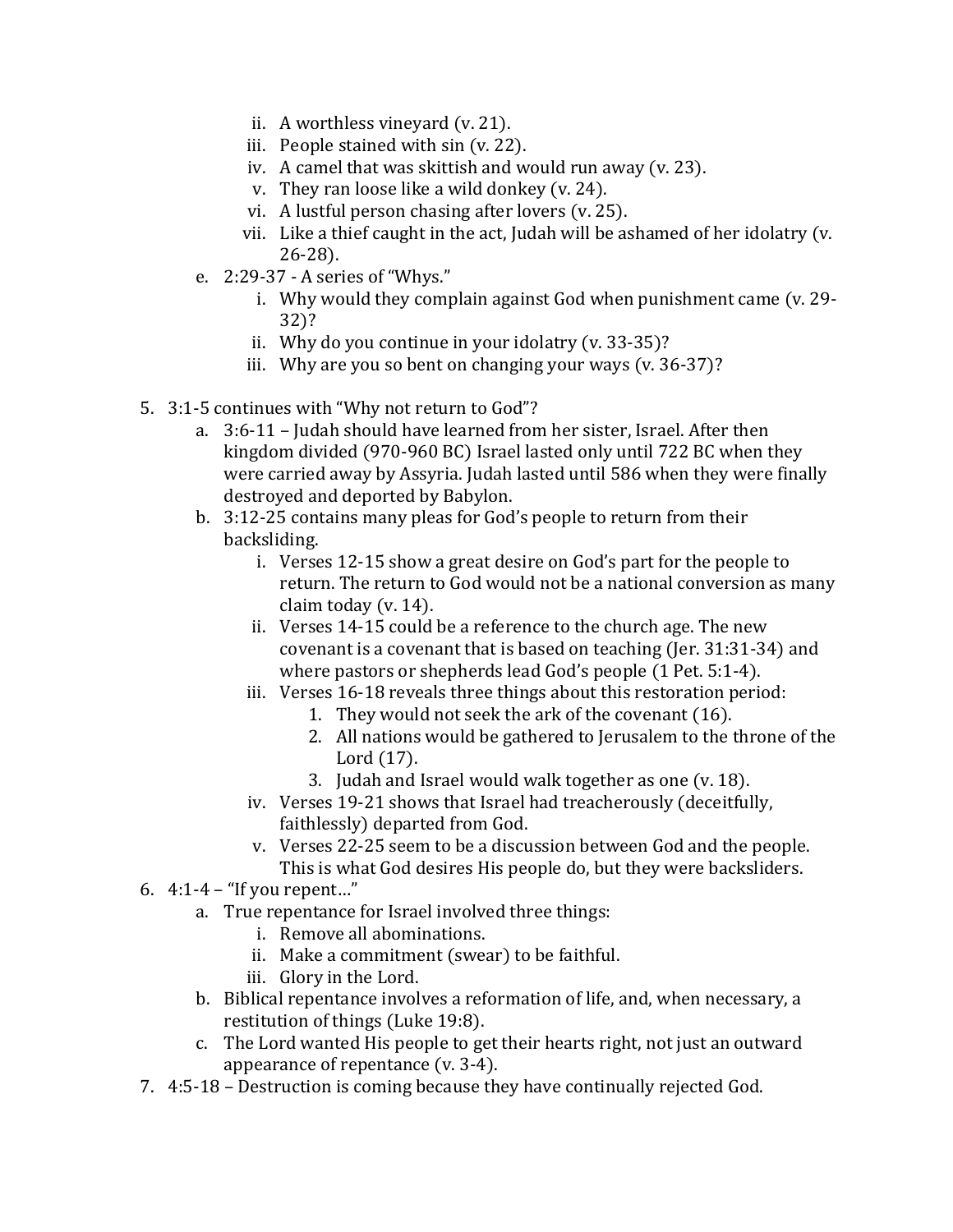- a. As these verses are read it is clear that when the Babylonians come in judgment there will be no escape.
- b. Verse 9 points out that even the "greatest" people in the land would be living in fear.
- c. Verses 17-18 reveal the reason for the destruction.
	- i. They were rebellious people.
	- ii. The rebellion reached to their heart.
- 8. 4:19-31 Jeremiah mourns for the land.
	- a. The destruction and pain of others caused Jeremiah to be sorrowful. Romans 12:15 teaches that we are to "weep with those that weep."
	- b. Verse 22 shows that Israel's behavior was completely backwards for those who call themselves God's people.
	- c. One good thing tin this passage is that God "will not make a full end" (v. 27). This is another reference to the "remnant" of God's people.
	- d. When all this happens "What will you do?" In the past they had turned to other nations for assistance. Now that will not do them any good.
- 9. Chapter 5 gives more reasons for the coming destruction.
	- a. They swear falsely (v. 2).
	- b. They became more stubborn (v. 3).
	- c. They do not know the way of God (v. 4).
	- d. The great ones (upper class) had rejected God (v. 5).
	- e. Their transgressions were many (v. 6).
	- f. They committed (spiritual) adultery (v. 7).
	- g. They had no sense of morality (v. 8).
	- h. They dealt treacherously with God (v. 11).
	- i. They listened to false prophets (v. 12-13).
- 10. 5:14-17 shows the result of Israel's consistently sinful life style.
- 11. 5:19-25 shows that they had a "defiant and rebellious heart."
- 12. 5:26-29 shows that Israel was taking advantage of the orphans and needy instead of helping them.
- 13. 5:30-31 "My people love to have it so." What are you going to do when you stand before God in judgment?
- 1. 6:1-9 Prepare for a battle.
- 2. 6:10-30 Jerusalem's only hope is in the "old paths."
	- a. Their present attitude brought on the coming war and punishment.
	- b. Covetousness characterized the majority of God's people (v. 13), the prophets were liars (v. 14), and Israel did not know how to be ashamed of sin (v. 15).
	- c. To what do the "old paths" refer?
	- d. The people simply refused to do anything that was commanded by God (v. 17).
	- e. 1 Kings 9:6-9.
	- f. Religious observances mean nothing since the nation was lost in sin (v. 20- 21).
	- g. An army is coming from the north (v. 22-26).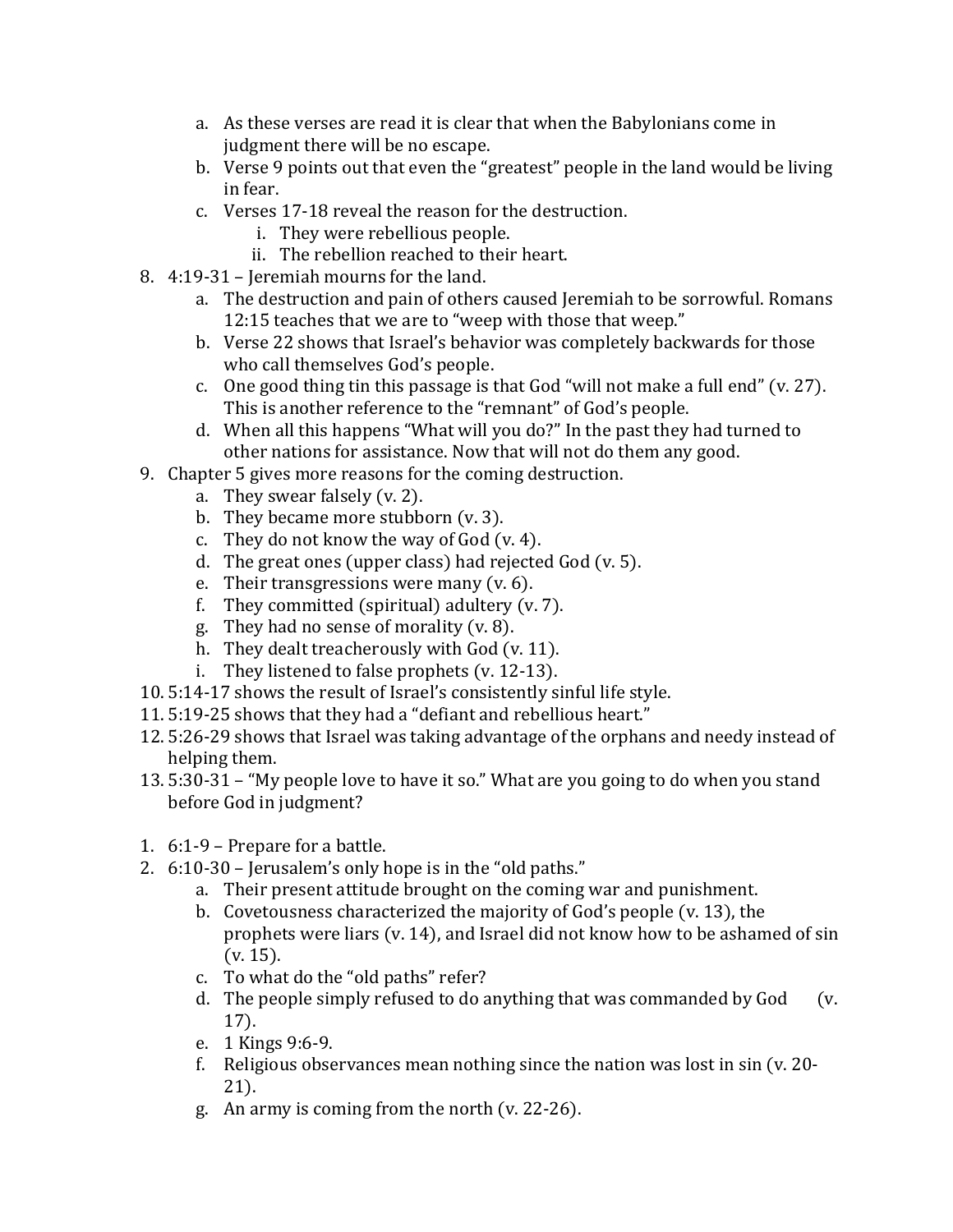- h. Jeremiah's role (v. 27) and the nation's condition (v. 27-30).
- 3. 7:1-15 The people began trusting in lying words.
	- a. Verses 1-7 repent and do what is right and "I will cause you to dwell in this place."
	- b. Verses 8-15 the people were hypocritical therefore, they would fall.
	- c. Verses 16-20 don't pray for the people because they are going to be punished.
	- d. Verses 21-27 the people will do what they want to do.
	- e. Verses 28-34 the abominations of Judah will lead to her desolation.
- 4. 8:1-3 the punishment will be so harsh that people will want to die.
	- a. 8:4-7 the people are completely ignorant of God's will.
	- b. Verses 8-13 there was no shame in their sin.
	- c. Verses 14-17 they will look for peace, but will not be able to find it.
	- d. Verses 18-22 the suffering of Israel causes Jeremiah to mourn.
- 5. 9:1-6 the prophet's continued mourning for the people and their condition.
	- a. Verses 7-11 Israel will be refined in punishment.
	- b. Verses 12-16 why do the people suffer? Because they had forsaken the law.
	- c. Verses 17-21 the people will become very familiar with mourning and sorrow.
	- d. Verses 22-26 the root of all their problems was the condition of their hearts!
- 1. 10:1-5 Do not be like the Gentiles.
	- a. The customs of these people are worthless (v. 3).
	- b. This is similar language to Isaiah 44:9-20.
- 2. 10:6-16 There is only one true God.
	- c. A comparison is drawn between God and the Gentile deities.
	- d. God's creative powers set Him apart from the man-made gods (v. 11-13).
	- e. God is our "portion" Psalm 73:26; 119:57; 142:5.
- 3. 10:17-25 Destruction is coming from the North.
	- f. They had been warned for years that idolatry would lead to them being cast out of the land and now it was happening.
	- g. Jeremiah's emotions are seen again (v. 19-20).
	- h. The leaders of Israel were not what they were supposed to be (v. 21).
	- i. Man is in need of divine direction and discipline (v. 23-24).
- 4. 11:1-8 Judah had been unfaithful to the covenant.
	- j. Since the beginning of the nation of Israel, God had spoken to them of the dangers of unfaithfulness. Deuteronomy 28.
	- k. All God wants us to do is obey Him!
	- l. The problem was that they did exactly what they wanted to do  $(v. 8)$ .
- 5. 11:9-17 Judah ignored what their ancestors had done.
	- m. One thing every nation must do is learn from history.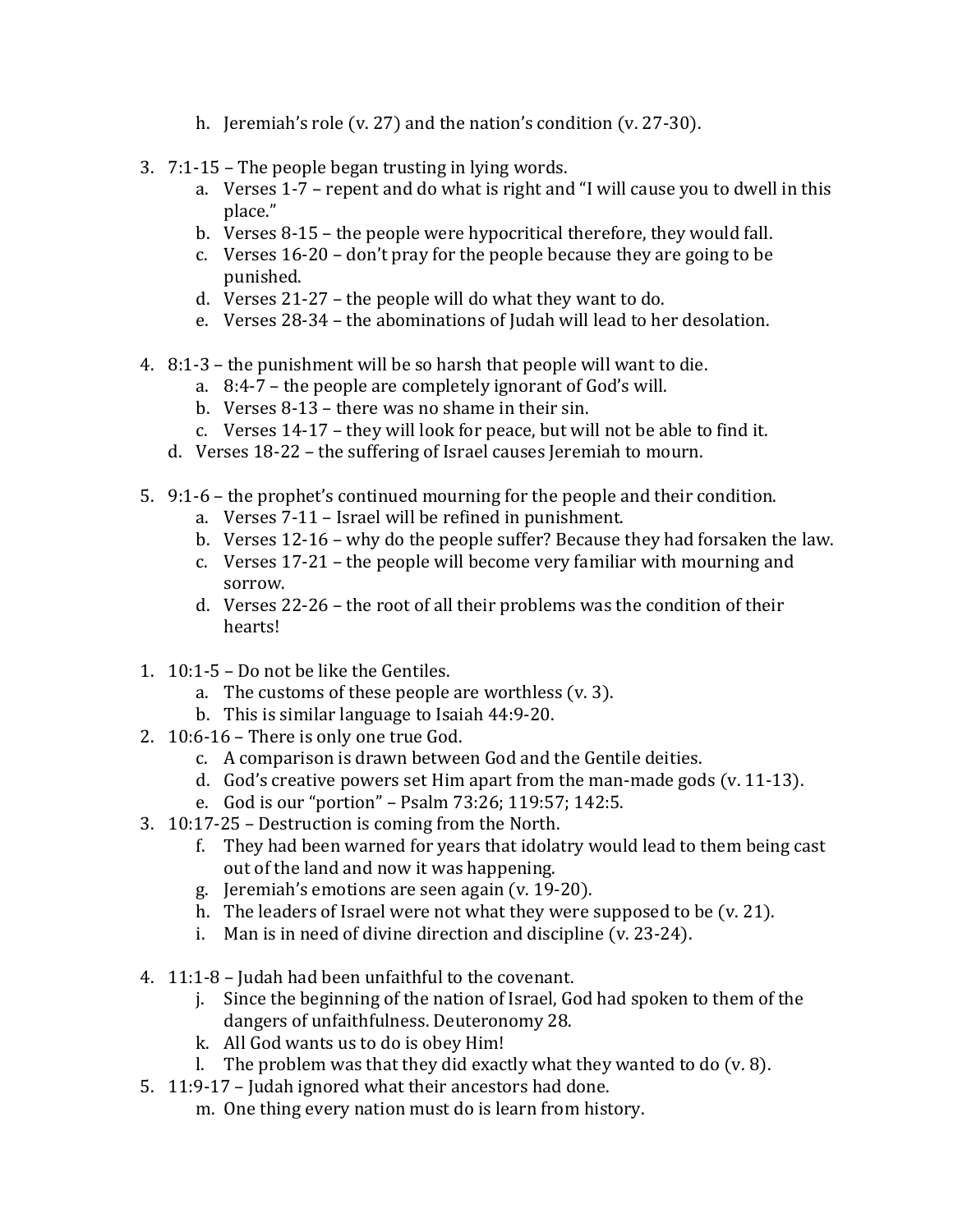- n. Prayers of the prophet will not do any good. It is too late (14-17).
- 6. 11:18-23 Jeremiah's life was in danger as he was preaching.
	- o. 26:7-9 is an example.
	- p. Jeremiah 37-38.
- 1. 12:1-4 Jeremiah has questions for God.
	- a. Why do the wicked prosper (v. 1-2)?
	- b. He asks for God to act (v. 3).
	- c. How long will you let this go on  $(v. 4)$ ?
- 2. 12:5-6 God answers that if Jeremiah was having difficulty at that time he would have more in the future. Things were going to get worse!
- 3. 12:7-17 god has given His people over to their enemies.
	- a. They had growled at Him like a lion (v. 8) and they would be like a bird that would be devoured by bigger birds (v. 9).
	- b. Their efforts to become powerful and prosperous would not end well for them (v. 10-13). The problem is stated at the end of verse 11.
	- c. The enemies of Israel would also be punished (v. 14-15).
	- d. God would have compassion on them if they would learn His ways (v. 16-17).
- 4. 13:1-11 An object lesson for Jeremiah.
	- a. The "girdle" was either something worn under the clothes or around the waist as support for outer clothing.
	- b. Get a new one, don't wash it, wear it, take it later and hide it in a hole by the Euphrates River (v. 1-5). After "many days" go get it and use it to show Judah that she had become useless (good for nothing  $- v. 10$ ).
	- c. Verse 11 is the lesson for Judah.
- 5. 13:12-14 Judah will be filled with the wrath of God just like a bottle is filled with wine.
- 6. 13:15-21 If Judah would not humble herself she would be punished.
- 7. 13:22-27 Judah will be humiliated because (1) they forsook God and (2) they believed lies (v. 25).
- 8. 14:1-6 Jerusalem is in mourning because of a great drought.
- 9. 14:7-12 Jeremiah intercedes (v. 7-9) and God answers (v. 10-12). Notice, "for Thy name's sake" (v. 7). Exodus 32:10-14.
- 10. 14:13-16 Jeremiah intercedes a second time (v. 13) and God replies (v. 14-16).
- 11. 14:17-22 Jeremiah intercedes again.
- 12. 15:1-9 God's response.
	- a. Verse 1 illustrates how bad things were!
	- b. The coming punishment (v. 2-3) is specifically tied to Manasseh (v. 4).
	- c. 2 Kings 21:1-22 and 2 Chronicles 33:1-10 records Manasseh's evil. However, we are told that he humbled himself in 2 Chr. 33:11-19.
- 13. 15:10-14 Jeremiah would have to endure hardship too, but he would be recognized as God's prophet (Jer. 21, 37).
- 14. 15:15-18 Jeremiah's faithfulness to God during a time of unfaithfulness of Judah.
- 15. 15:19-21 God would deliver those who repent.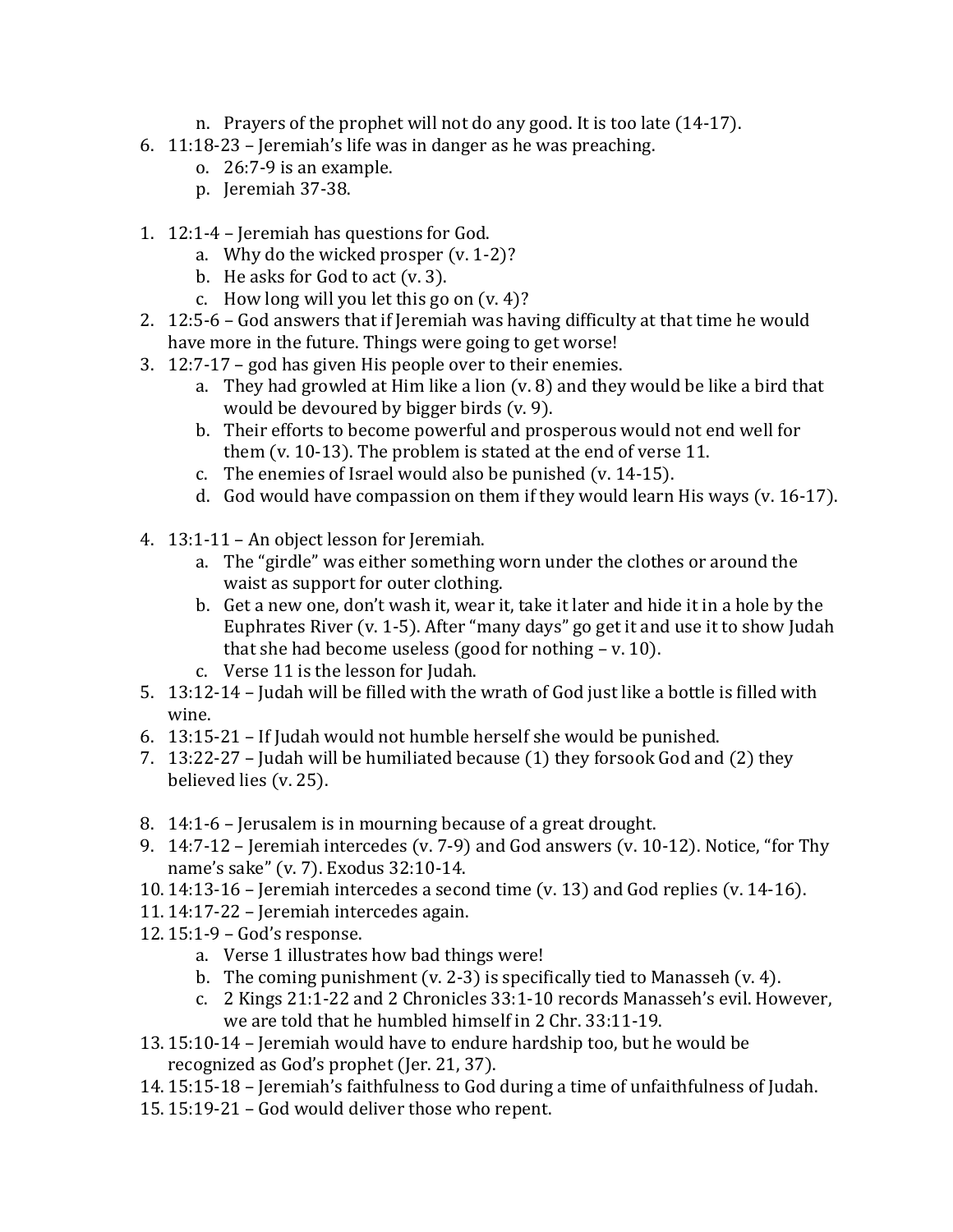- 1. 16:1-9 The terrible conditions that would be the consequence of Judah's rejection of God.
	- a. Jeremiah is even told not to take a wife or have children because of the horrific conditions (v. 2-4).
	- b. Jeremiah is instructed to not to mourn or feast as a sign to the people that God had withdrawn His mercy from the land (v. 5-9).
- 2. 16:10-13 God told Jeremiah how to answer when he was questioned about his work as a prophet.
- 3. 16:14-15 God would return the captives from Babylon.
- 4. 16:16-18 Judah's iniquity will be recompensed.
- 5. 16:19-21 God's actions against His own people would cause the Gentiles to turn to Him.
- 1. 17:1-4 Judah's sins against God are recorded and will be punished.
- 2. 17:5-8 Trust in God, not man.
- 3. 17:9-11 Don't trust in yourself.
- 4. 17:12-18 Jeremiah's prayer to God.
	- a. 17:12-14 Trust in God, don't forsake Him.
	- b. 17:15-18 Asks God not to forsake him.
- 5. 17:19-27 Take heed and obey God's law!
- 1. 18:1-10 God teaches Jeremiah a lesson at the potter's house.
	- a. God's actions for or against a nation are dependent upon that nation's wickedness or repentance (v. 7-10).
	- b. God is sovereign.
- 2. 18:11-17 The lesson applied to Judah.
- 3. 18:18-23 The response of the leaders to Jeremiah's prophesying.
- 1. 19:1-9 God's message to the "ancients."
	- a. A clay bottle would be used as a sign (v. 1, 10-15).
	- b. Jeremiah was to go to the Valley of Hinnom. Hinnom was on the South side of Jerusalem and was initially the city dump where trash was burned. In time it became a place of idolatry and human sacrifice (2 Chr. 28:3; 33:6).
	- c. Verses 4-5 explain why Judah would be broken like a clay bottle.
- 2. 20:1-6 The response to Jeremiah's message.
- 3. 20:7-18 Jeremiah's response to the events.
- 4. 21:1-2 A request to Jeremiah from Zedekiah.
	- a. Chapters 1-20 record events during the reign of Josiah (627-608). Chapters 21-24 cover events during the Babylonian assault on Jerusalem (597-586).
	- b. 2 Kings 25 is the background.
- 5. 21:3-7 God's word to Zedekiah.
	- a. Zedekiah and Jerusalem would be captured and brutalized.
	- b. 2 Kings 25:5-7.
- 6. 21:8-10 Surrender to Babylon and live.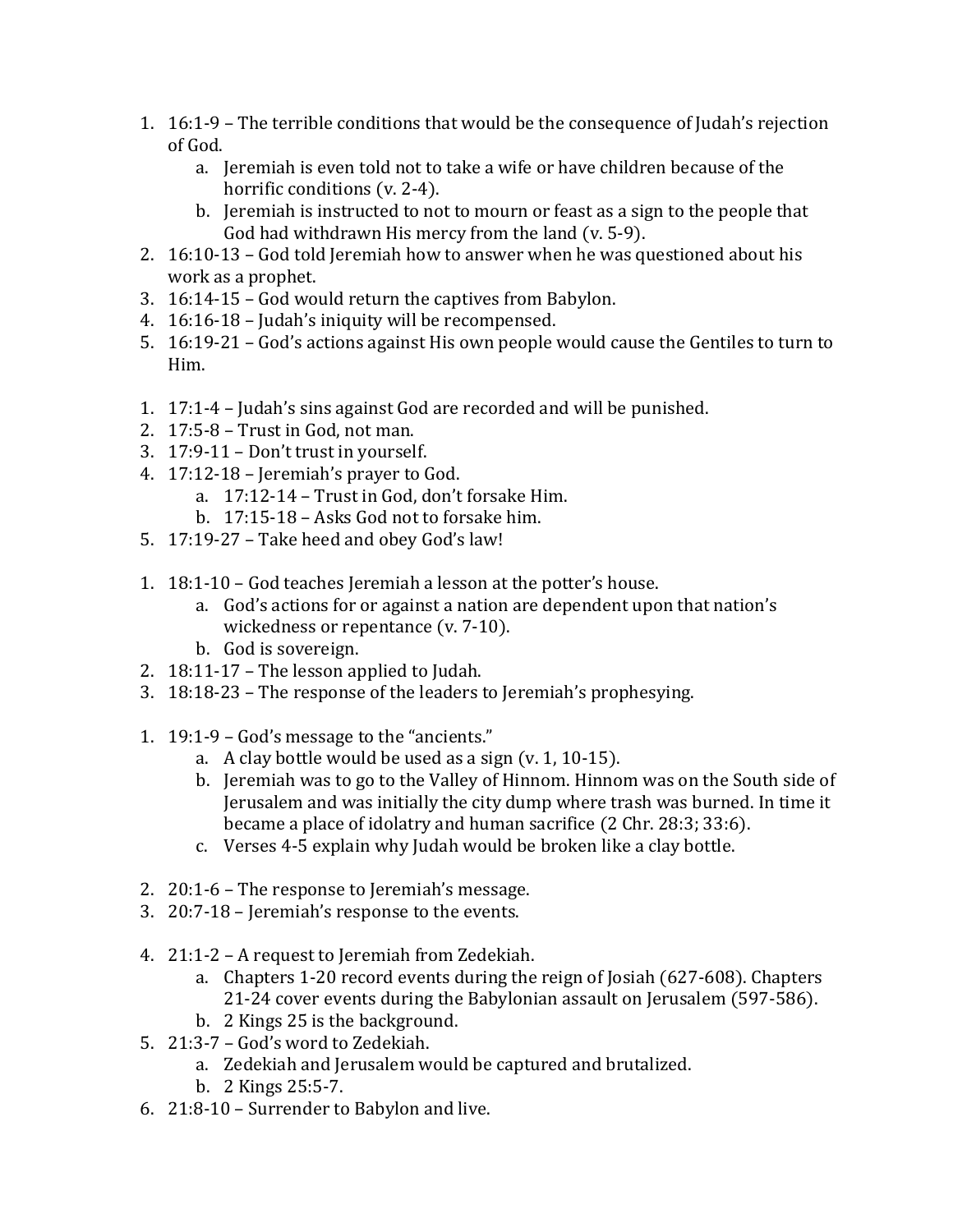- 7. 21:11-14 God is against the house of David.
- 8. 22:1-9 The options that stand before the house of Judah.
	- a. 22:1-4 Repent and survive.
	- b. 22:5-9 Don't repent and become a desolation.
- 9. 22:10-12 A message to Shallum (Jehoahaz). 2 Kings 23:31-34.
- 10. 22:13-19 A message to Jehoiakim. 2 Kings 23:36-24:4.
- 11. 22:20-30 A message to Jeconiah (Coniah, Jehoiachin). 2 Kings 25:8-16.
	- a. This message is important to understand!
	- b. "No man of his seed shall prosper, sitting upon the throne of David, and ruling anymore in Judah."
	- c. Matthew 1:11-12.
- 1. 23:1-4 A warning to Judah's shepherds.
	- a. Ezekiel, who wrote several years later, had to address the very same issue 34:1-4.
	- b. God's shepherds today are elders and they have a great responsibility (Heb. 13:7, 17).
- 2. 23:5-8 Better days are coming for God's people.
	- a. Verses 5-6 are a prophecy of Christ. Of the lineage of David, "righteous," a King who will reign and prosper.
	- b. Notice 22:30 and "no man of his seed shall prosper."
	- c. Verses 7-8 is a reference to the return from Babylon as recorded in Ezra and Nehemiah.
- 3. 23:9-40 Dealing with false prophets.
	- a. They were causing people to err (v. 9-15).
	- b. "I am against these prophets" (v. 16-32).
	- c. The false prophets were a burden to God's people (v. 33-40).
- 1. 24 A vision for Jeremiah.
	- a. 24:1-7 Good figs represent those who would return home from Babylon.
	- b. 24:8-10 Zedekiah was an evil king (2 Kg. 25:17-20) and he, along with those who followed him are represented by the bad figs.
- 1. 25:1-7 Jeremiah's preaching had been rejected for years!
- 2. 25:8-14 Seventy years of Babylonian captivity are coming!
- 3. 25:15-38 The "cup of God's wrath" will be given to all nations because of their harsh treatment of His people.
	- a. Verses 18-26 lists the nations and kings.
	- b. Verses 29-33 The punishment of the nations.
- 1. 26:1-7 Jeremiah's responsibility.
- 2. 26:8-11 The response of Jeremiah's audience.
- 3. 26:12-15 Jeremiah's message was "repent!"
- 4. 26:16-24 Jeremiah was not alone!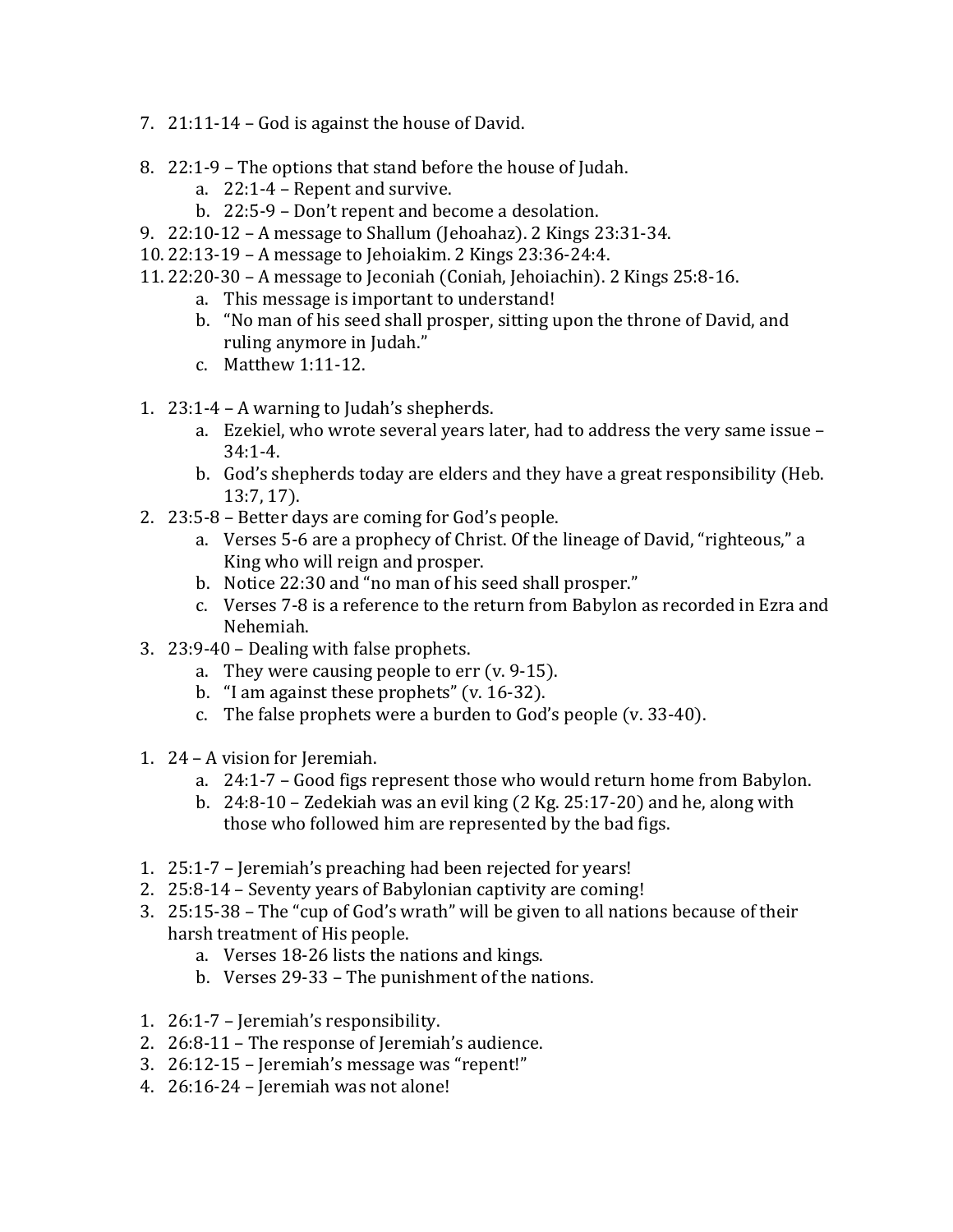- 2. 27:1-11 All nations will serve Babylon.
	- a. Verse 3 shows who would be subjected to Nebuchadnezzar.
	- b. Verses 6-7 show the sovereignty of God over all nations.
	- c. These events were God's will and if they wanted to survive they needed to do as instructed (v. 9-11).
- 3. 27:12-15 A message to Zedekiah "Don't listen to false prophets."
- 4. 27:16-22 A message to the priests and people of Jerusalem.
	- a. Don't listen to liars (v. 16-18).
	- b. There will be a return  $(v. 19-22)$ .
- 1. 28:1-4 A false prophet, Hananiah, says the Babylonian captivity will last two years.
- 2. 28:5-9 Jeremiah presents a challenge.
- 3. 28:10-11 Hananiah boldly proclaims the two year lie again.
- 4. 28:12-17 The two consequences of his lie.
- 1. 29 Jeremiah sends a letter to the captives.
	- a. 29:4-9 Be prepared to stay there for a long time.
	- b. 29:10-14 There will be a restoration to Jerusalem.
	- c. 29:15-20 The consequences of not heeding the prophet's words.
	- d. 29:21-23 Two false prophets would be put to death by Nebuchadnezzar.
	- e. 29:24-32 Shemaiah, a false prophet, would be punished. He tried to change who was serving as priest in order to have Jeremiah put to death.
- 1. 30:1-3 The return from captivity.
- 2. 30:4-9 Judah is going through great trouble (like a woman in labor), but the nation would be delivered (v. 8) and blessed (v. 9).
- 3. 30:10-17 Judah had been forsaken by all her allies, but God would restore her health.
- 4. 30:18-24 They would praise God for the deliverance.
- 1. 31:1-9 The restoration will bring rejoicing among the Israelites.
- 2. 31:10-14 The God who scattered Israel will gather her home.
- 3. 31:15-22 Hope in the end. Verse 15 is also fulfilled in Matthew 2:16-18.
- 4. 31:23-30 The captivity punished the entire nation, even men like Jeremiah. A new day was coming afterward when individual accountability would be the punishment (v. 27-30).
- 5. 31:31-34 A new covenant to be established. Hebrews 8-10 clarifies this prophecy.
- 6. 31:35-40 The restoration of Israel. Christians are the seed of Israel (Gal. 3:26-29).
- 1. 32:1-15 Jeremiah buys a field as a sign of what would happen to Jerusalem (v. 13- 15).
- 2. 32:16-25 Jeremiah's prayer to God.
- 3. 32:26-44 God reassures Jeremiah of the return from captivity.
- 1. 33:1-9 The Lord will bring "health and healing" to Jerusalem.
- 2. 33:10-13 The captives will return.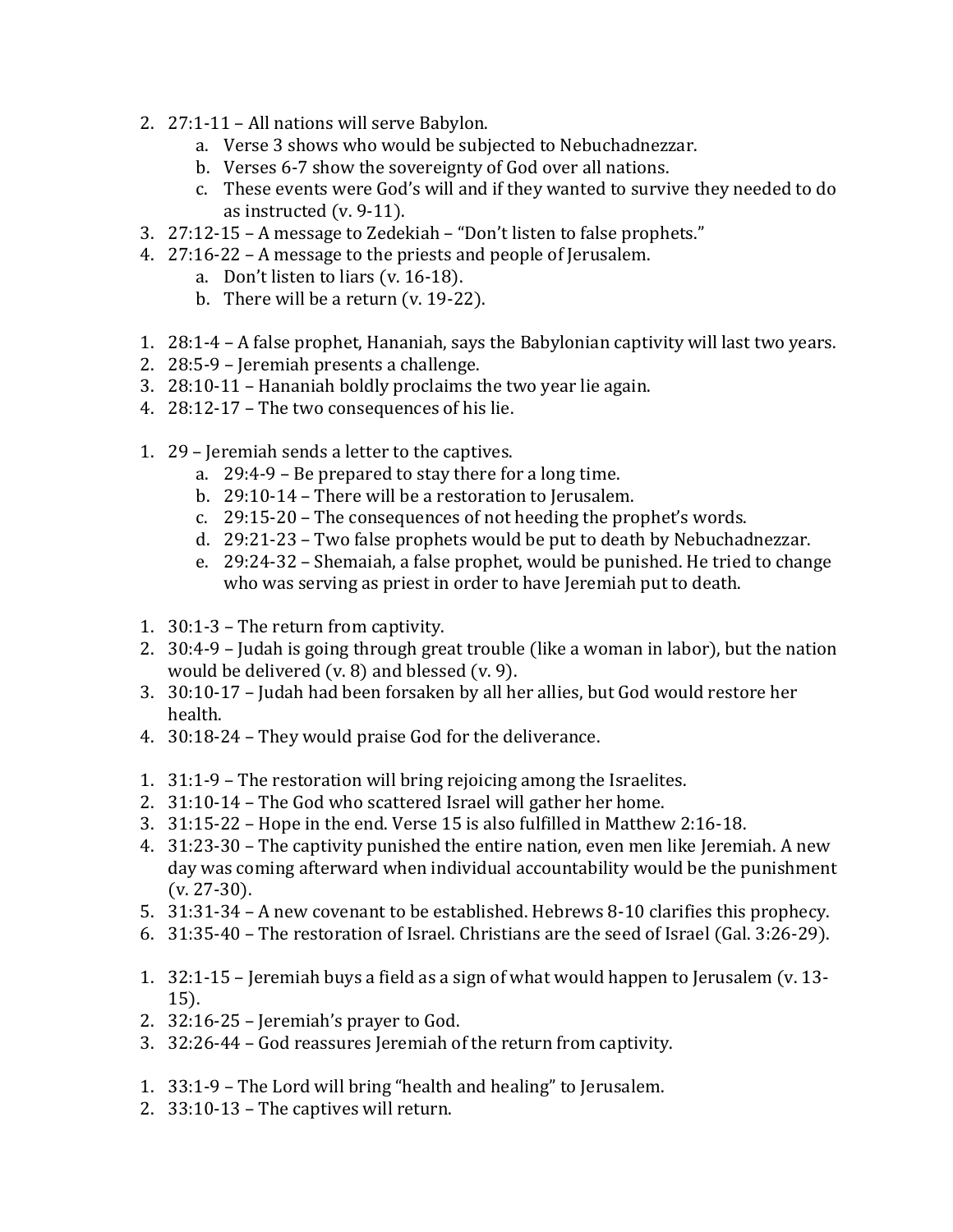- 3. 33:14-18 A descendant of David is coming. Physical Israel and Judah was never politically independent again. This is a prophecy of the coming of Christ and reigning in the church – Luke 1:30-33.
- 4. 33:19-26 God would never break His covenant with David 2 Samuel 7:12-13. Fulfilled in Christ and the church – Acts 2:29-36.
- 1. 34:1-7 Zedekiah and Jerusalem would be captured.
- 2. 34:8-11 The Jews were to release their slaves every  $7<sup>th</sup>$  year (Ex. 21:2). Apparently they had not been doing this, but agreed to do it here. As usual, they failed to keep the covenant (v. 11).
- 3. 34:12-22 Their failure to keep the covenant was to "pollute" (profane) the name of God (v. 16). As a result they would go into captivity and lose their land.
- 1. 35:1-2 Rechab was of the tribe of Benjamin and lived during the time of David.
- 2. 35:3-11 This family had taken an oath and remained faithful to it for many years.
- 3. 35:12-19 Judah and Jerusalem could learn about obedience to God from this family.
- 1. 36:1-3 Jeremiah instructed to write a scroll. It had three purposes: (1) Judah might listen, (2) Judah might repent, and (3) God would forgive.
- 2. 36:4-10 Jeremiah is imprisoned and instructs his scribe, Baruch, to read the scroll to the people in the temple.
- 3. 36:11-19 Word gets back to the princes of Judah and they want to hear. Notice the response – v. 16-19.
- 4. 36:20-26 Jehoiakim hears a little bit of the scroll (v. 23) and destroys it. Notice the response – v. 24. Jehoiakim's dad, Josiah, had a different response when he heard God's word (2 Kg. 22:8-13).
- 5. 36:27-32 God's response to Jehoiakim's response.
- 1. 37:1-10 Jerusalem is going to be taken by Babylon. Verse 2 shows the attitude of Zedekiah and the leadership.
- 2. 37:11-16 Jeremiah is falsely accused of defecting to Babylon and is beaten and arrested.
- 3. 37:17-21 Zedekiah wants a word from the Lord and is given one (v. 17b). Zedekiah saves Jeremiah's life.
- 1. 38:1-6 Jeremiah is accused of treason and is thrown into a pit.
- 2. 38:7-13 Jeremiah is brought out of the pit by an officer of the king's court.
- 3. 38:14-28 Zedekiah seeks Jeremiah's advice. Surrender and live (v. 17-19) or fight and suffer (v. 20-23).
- 1. 39:1-10 Jerusalem is captured. Verses 6-8 describe what happened.
- 2. 39:11-18 Jeremiah is released from prison. Nebuchadnezzar probably knew of Jeremiah because of Daniel and Ezekiel. The man who saved Jeremiah earlier, Ebed-Melech, is spared from death (v. 15-18; 38:7-13).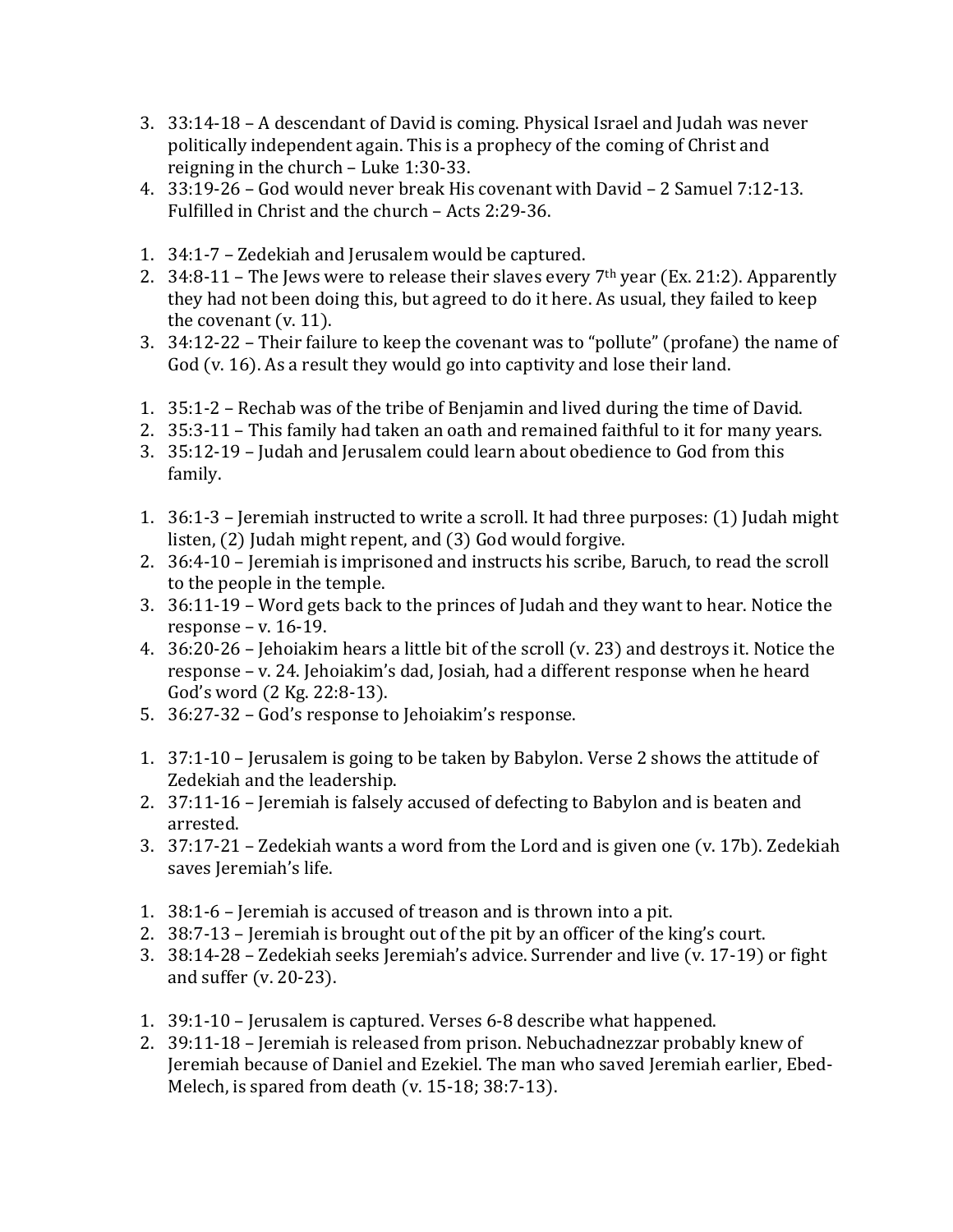- 1. 40:1-6 Jeremiah is permitted to stay in Judah.
- 2. 40:7-12 Gedaliah is made governor of Judah by Babylon. Jews who had been scattered by Babylon now return to Judah.
- 3. 40:13-16 A plot against the governor's life.

Gedaliah had been appointed by Nebuchadnezzar to be governor of Judah after Babylonian captivity began (40:7). The events of chapters 41-44 occur during this time.

- 1. 41:1-3 Gedaliah is assassinated by Ishmael. We read of these events in 2 Kings 25:22-26. Gedaliah told the Jews to stay in Judah which is what God told them to do. It appears that Gedaliah was a good man (39:14). Ishmael was "of the seed royal." In other words, he was a descendant of David and Solomon (2 Sam. 5:16) and felt that he should have the throne.
- 2. 41:4-10 Ishmael murders those who came to offer sacrifices to God and takes other people captive.
- 3. 41:11-16 Ishmael is chased, but escaped to the Ammonites. The remaining Jews want to go to Egypt because of all the unrest.
- 1. 42:1-6 The remaining people ask Jeremiah to pray to the Lord about the situation.
- 2. 42:7-12 After ten days the Lord responded and instructed the people not to go to Egypt. Verses 11-12 are significant.
- 3. 42:13-22 God said "do not go back to Egypt!"
- 1. 43:1-7 The people did not like what the Lord said so they did what they wanted and also took Jeremiah and Baruch (v. 6).
- 2. 43:8-13 God said Babylon would destroy Egypt too!
- 1. 44:1-6 Jerusalem is a desolation because the people rejected the prophets of God.
- 2. 44:7-10 The Jews continued their wickedness in Egypt during Jeremiah's days.
- 3. 44:11-14 Some would escape Egypt's doom and return to Judah.
- 4. 44:15-19 The people's response to Jeremiah's message.
- 5. 44:20-27, 29-30 Jeremiah's response to the obstinate Jews (v. 26-27).
- 6. 44:28 A small remnant of the Jewish captives would escape and return to Judah.
- 7. Why is the return of the Jews to Judah so significant? Genesis 12:1; Joshua 21:43-45
- 1. Chapter 45 is a word of encouragement to Baruch, Jeremiah's scribe. He was just as troubled as was Jeremiah, but would survive the attack of Babylon.
- 2. 46:1-26 is the pronouncement of judgment against Egypt by Babylon. The Lord is mentioned 6 times in this prophecy (v. 10, 15, 18, 23, 25). 46:27-28 is a message of hope to Israel.
- 3. 47 is a pronouncement of judgment against Philistia. The Lord is mentioned twice as being the source of judgment (v. 4, 6).